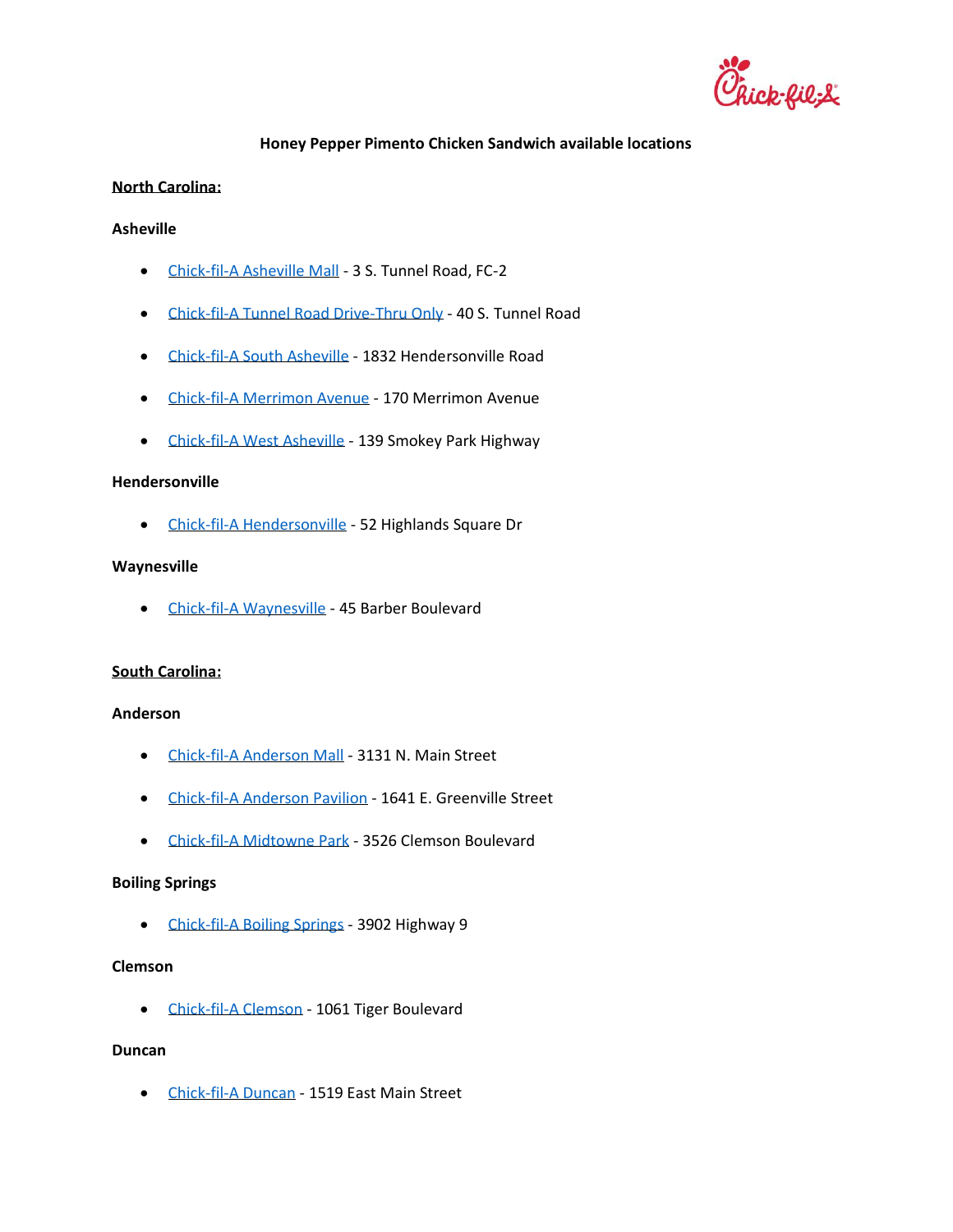

## **Easley**

• [Chick-fil-A Easley](https://www.chick-fil-a.com/locations/sc/easley) - 5175 Calhoun Memorial Highway

## **Gaffney**

• [Chick-fil-A Gaffney](https://www.chick-fil-a.com/locations/sc/gaffney) - 1704 W. Floyd Baker Boulevard

## **Greenville**

- [Chick-fil-A Haywood Mall](https://www.chick-fil-a.com/locations/sc/haywood-mall) 700 Haywood Road Suite 102
- [Chick-fil-A Laurens Road](https://www.chick-fil-a.com/locations/sc/laurens-road) 1564 Laurens Road
- [Chick-fil-A Pelham Road](https://www.chick-fil-a.com/locations/sc/pelham-road) 3890 Pelham Road
- [Chick-fil-A Woodruff Road](https://www.chick-fil-a.com/locations/sc/woodruff-road) 1225 Woodruff Road
- [Chick-fil-A Cherrydale Point](https://www.chick-fil-a.com/locations/sc/cherrydale-point) 1544 Poinsett Highway
- [Chick-fil-A Haywood Road](https://www.chick-fil-a.com/locations/sc/haywood-road) 575 Haywood Road

### **Greenwood**

- [Chick-fil-A Greenwood Drive-Thru Only](https://www.chick-fil-a.com/locations/sc/greenwood-drive-thru-only) 213 Highway 72 By-Pass
- [Chick-fil-A Greenwood \(SC\)](https://www.chick-fil-a.com/locations/sc/greenwood-sc) 428 Bypass 72 NW, Greenwood Mall

#### **Greer**

• [Chick-fil-A Greer](https://www.chick-fil-a.com/locations/sc/greer) - 1379 West Wade Hampton Boulevard

#### **Laurens**

• [Chick-fil-A Laurens County](https://www.chick-fil-a.com/locations/sc/laurens-county) - 917 E. Main Street, Suite A, U.S. Highway 76

## **Mauldin**

• [Chick-fil-A Mauldin](https://www.chick-fil-a.com/locations/sc/mauldin) - 135 W. Butler Road

## **Piedmont**

• [Chick-fil-A Powdersville](https://www.chick-fil-a.com/locations/sc/powdersville) - 3420 Highway 153